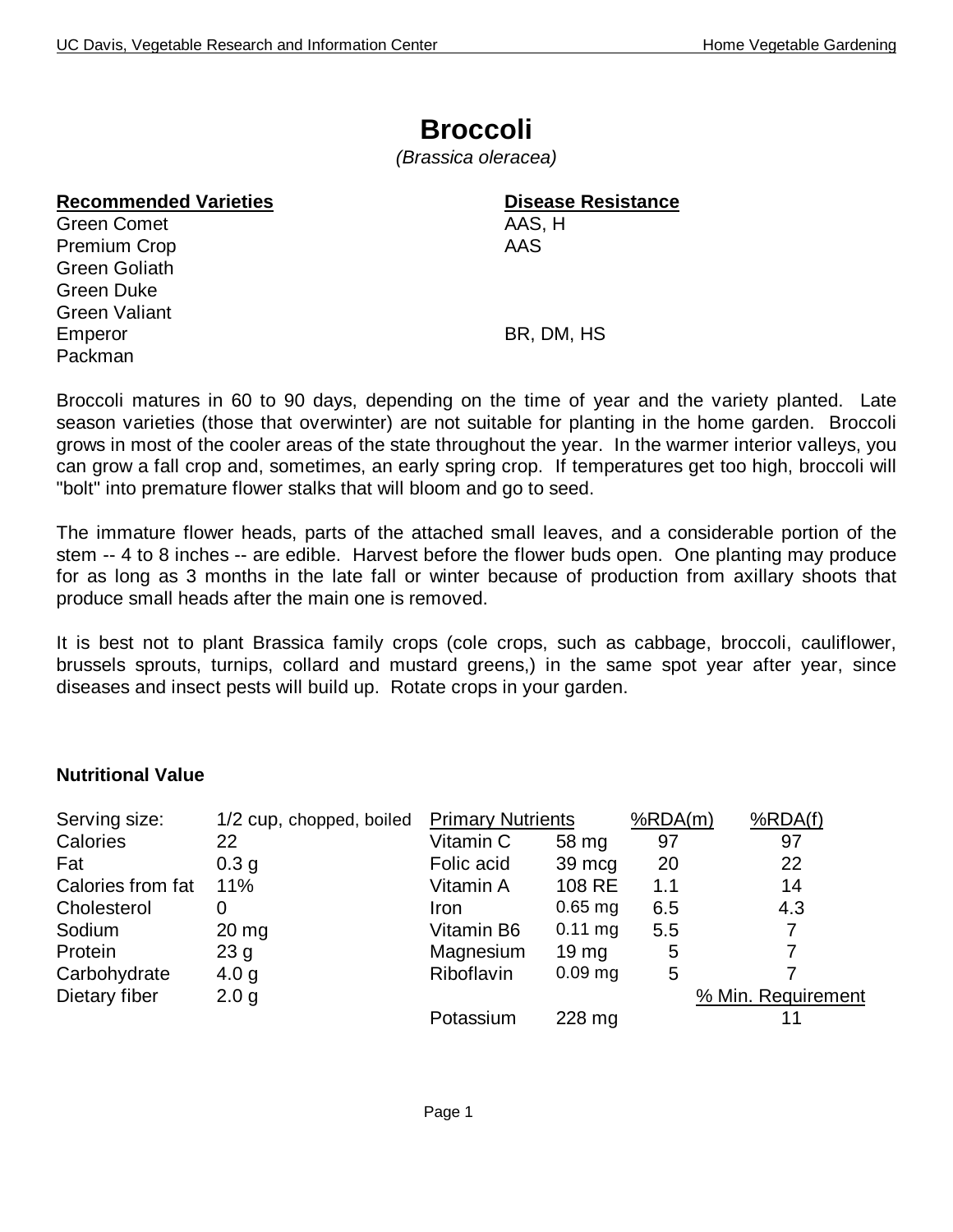| <b>What the Problem</b>                                                                                                                        | <b>Probable Cause</b>                                         | <b>Comments</b>                                                                                                                                                                     |
|------------------------------------------------------------------------------------------------------------------------------------------------|---------------------------------------------------------------|-------------------------------------------------------------------------------------------------------------------------------------------------------------------------------------|
| <b>Looks Like</b>                                                                                                                              |                                                               |                                                                                                                                                                                     |
| Irregular holes in leaves.<br><b>Chewed leaves. Small</b><br>seedling plants destroyed.                                                        | Caterpillars (cabbage<br>loopers, armyworms)<br>Snails, slugs | Bacillus thuringiensis is very<br>effective.                                                                                                                                        |
| Small holes in leaves<br>Chewed growing points in<br>young plants. Loose<br>cocoons about 1/3 inch<br>long on leaves.                          | Diamondback moth<br>caterpillar                               | Bacillus thuringiensis is very<br>effective. Older plants not<br>damaged. Destroy weeds<br>(mustard type) before<br>planting.                                                       |
| Deformed, curled leaves.<br>Colonies of gray-green<br>insects on leaves.<br>Sticky honeydew.                                                   | Aphids                                                        | Use insecticidal soap spray.<br>Control ants with sticky<br>barrier or insecticide<br>Encourage beneficials.                                                                        |
| Distorted leaves turning<br>brown. Wilted plants.                                                                                              | Harlequin bug                                                 | insects suck fluids from plant<br>tissue. Hand-pick bugs and<br>egg masses. Remove old,<br>nonproductive cole crops --<br>wild radish, mustard --<br>since they're alternate hosts. |
| Tunnels through roots.<br>Plants fail to grow, may<br>wilt, die. Feeding tunnels<br>in germinating seedlings,<br>which fail to produce plants. | Cabbage maggot                                                | Prevent infestation. No<br>practical control when<br>maggots occur on growing<br>crop. Seep. 51.                                                                                    |
| Stunted, willed plants.<br>Leaves yellowish-colored.<br>Small, glistening white specks<br>on roots.                                            | Cyst nematode                                                 | Rotate. Do not plant<br>cole crops on same site year<br>after year.                                                                                                                 |
| Wilted plants. Swollen,<br>misshapen roots. Roots rot:<br>plant dies in later stages.                                                          | Clubroot Caused by the<br>fungus Plasmodiophora<br>brassicae  | Common in acid soils.<br>Add lime if pH is below 7.2.<br>Rotate out of crucifer crops<br>for at least 2 years.                                                                      |
| Irregular, yellowish areas on<br>upper leaf surface; greyish<br>powder on undersides.                                                          | Downy mildew                                                  | Improve air circulation.<br>Tolerate it. Plant resistant<br>varieties.                                                                                                              |
| Heads suddenly split                                                                                                                           | Improper watering                                             | Do not allow soil to get too<br>dry. If it does get too dry,<br>apply water slowly at first.                                                                                        |
| <b>Bolting</b>                                                                                                                                 | Physiological disorder                                        | Plant at right time.                                                                                                                                                                |

# **Problem Diagnosis for Broccoli**